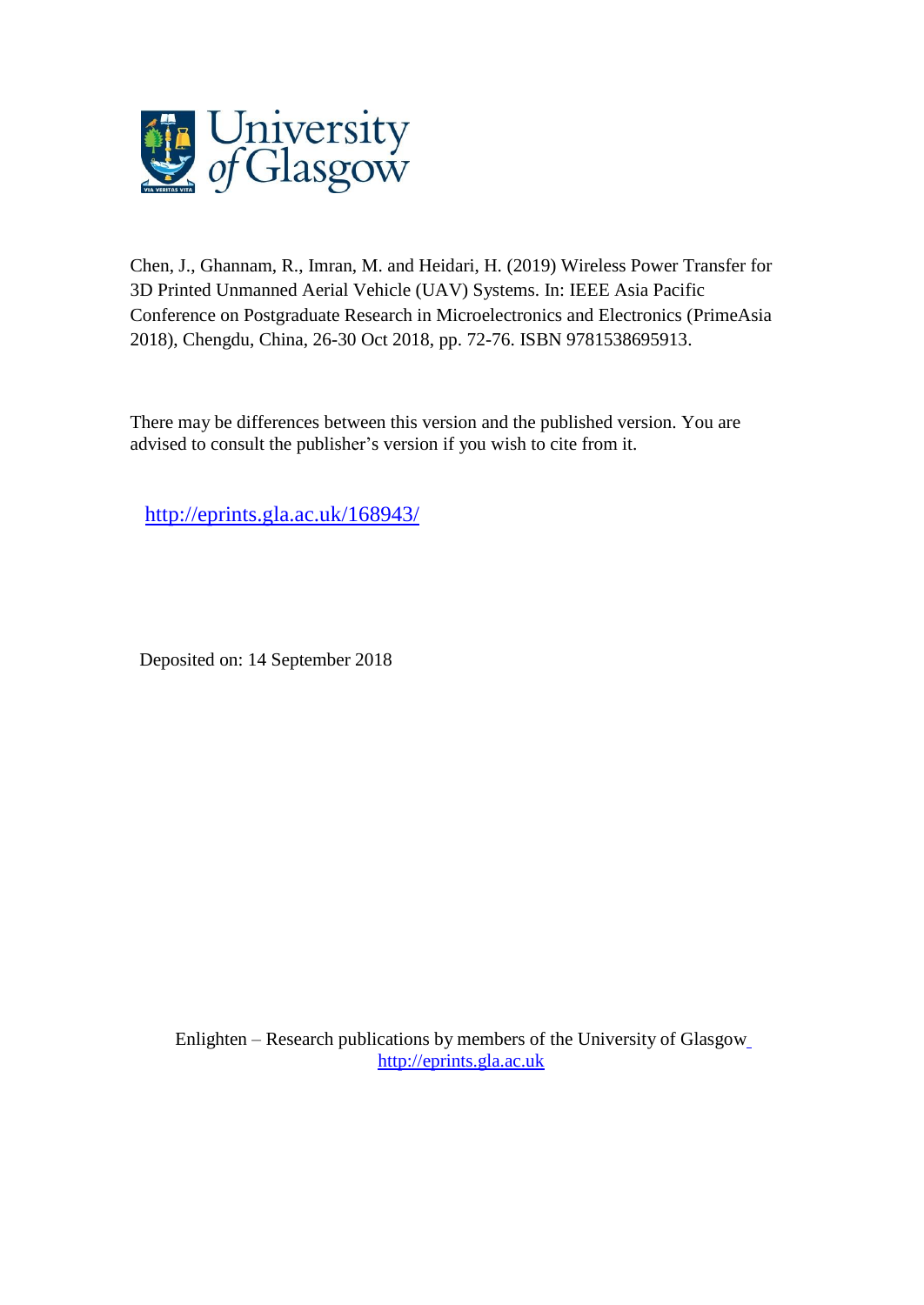# **Wireless Power Transfer for 3D Printed Unmanned Aerial Vehicle (UAV) Systems**

Jiatai Chen, Rami Ghannam, Muhammad Imran and Hadi Heidari School of Engineering, University of Glasgow, G12 8OO, UK hadi.heidari@glasgow.ac.uk

*Abstract*—**Unmanned aerial vehicles (UAVs) have attracted a lot of attention for various applications such as service delivery, pollution mitigation, farming, and rescue operations over the past few years. However, the short duration of battery and the inconvenience of changing it is always a problem. Basically, small UAVs can only carry very limited payloads otherwise the battery will be drained more frequently. This project presents an automatic and high-efficient wireless power transfer (WPT) to supply a 3D printed UAV. A UAV has been 3D printed with wireless power transfer kit implemented to charge 3S 1500 mAh Li-Po battery with up to 1000 mAh automatically once it is landed, without manual operation. 24V DC is supplied to the transmitting side of WPT with the operating frequency at 180kHz and once the battery is fully charged, the charging process will also stop automatically.**

# *Keywords— Wireless Power Transfer; 3D Printing; Unmanned Aerial Vehicle (UAV).*

# **I. INTRODUCTION**

Unmanned aerial vehicles (UAVs) plays increasing significance in modern life, with the ability to execute multiple tasks with reliable performance such as surveillance, inspection, filming and delivery. The UAVs can be equipped with many payloads such as a high- resolution camera, infrared camera, sensors, etc., or with objects to deliver. In general, these commercially available systems are powered by a high energy density lithium battery that permits a flight time of about 20–40 min. However, limited battery power obviously restrains UAVs from execute the tasks continuously. Most UAV batteries are not durable due to many factors. Battery technology nowadays has many drawbacks including price, size, weight, charging speed and low energy density. For instance, large batteries are too heavy for a UAV to keep balance or load. UAV with many equipment such as camera will increase the weight, thus increase the power consumption, leading to short battery duration. In this case, users have to charge their UAVs or change the batteries.

To deal with the battery problem, many researchers has made developments in two mainly ways to provide a fully charged battery to UAVs – replacing the battery or recharging it. Wireless Power Transfer [1-7] for UAV Systems Application will reduce the need for users to swap batteries or to connect a power cable, negating the need to return to a single point when battery is drained or any manual operation (Fig. 1). WPT technology permits a very efficient and reliable power



**Fig.1.** Scheme of wireless power transfer for UAV systems

transmission between the ground base and the UAV. Also, since either the replacing batteries nor exposing the charging contacts to outside environment are required, the UAV can be completely sealed, allowing it to operate in harsh environments. This will enable UAVs to travel further from station and stay in the air longer.

Some researchers also aim at expanding the practicality of WPT technology by increasing transfer power and efficiency [8], by keeping the driving frequency consistent with inherent resonance frequency of LC resonant circuit may improve the behaviour with transmitted power up to 50W, more than 60% efficiency at the distance of 1 meter. The state-of-the-art research [9]**Error! Reference source not found.** is also enhancing the WPT with newly-developed components like wide band-gap transistor diodes or recently discovered inverters is tolerant to load variations and have inherent voltage or current regulation features enable an WPT system to operate effectively.

To cope with battery problem, Wireless Power Transfer Technology is utilized. Here, a novel angle is proposed to improve the battery duration and efficiency by utilizing WPT technology aiming at becoming less sensitive to the misalignment of the coils with 3D printing technology, in addition to reduce the complexity of fabrication and total weight of UAV. The proposed solution consists of a ground transmitting coil module with multiple receiving on-board coils to charge 3S Li-Po battery and a self-designed pad with extended support for secondary coils with 3D printing technology. The theories of WPT, the reason why 3D printing is better or why I would like to transfer power wirelessly to UAV and method of design and fabrication will now be described.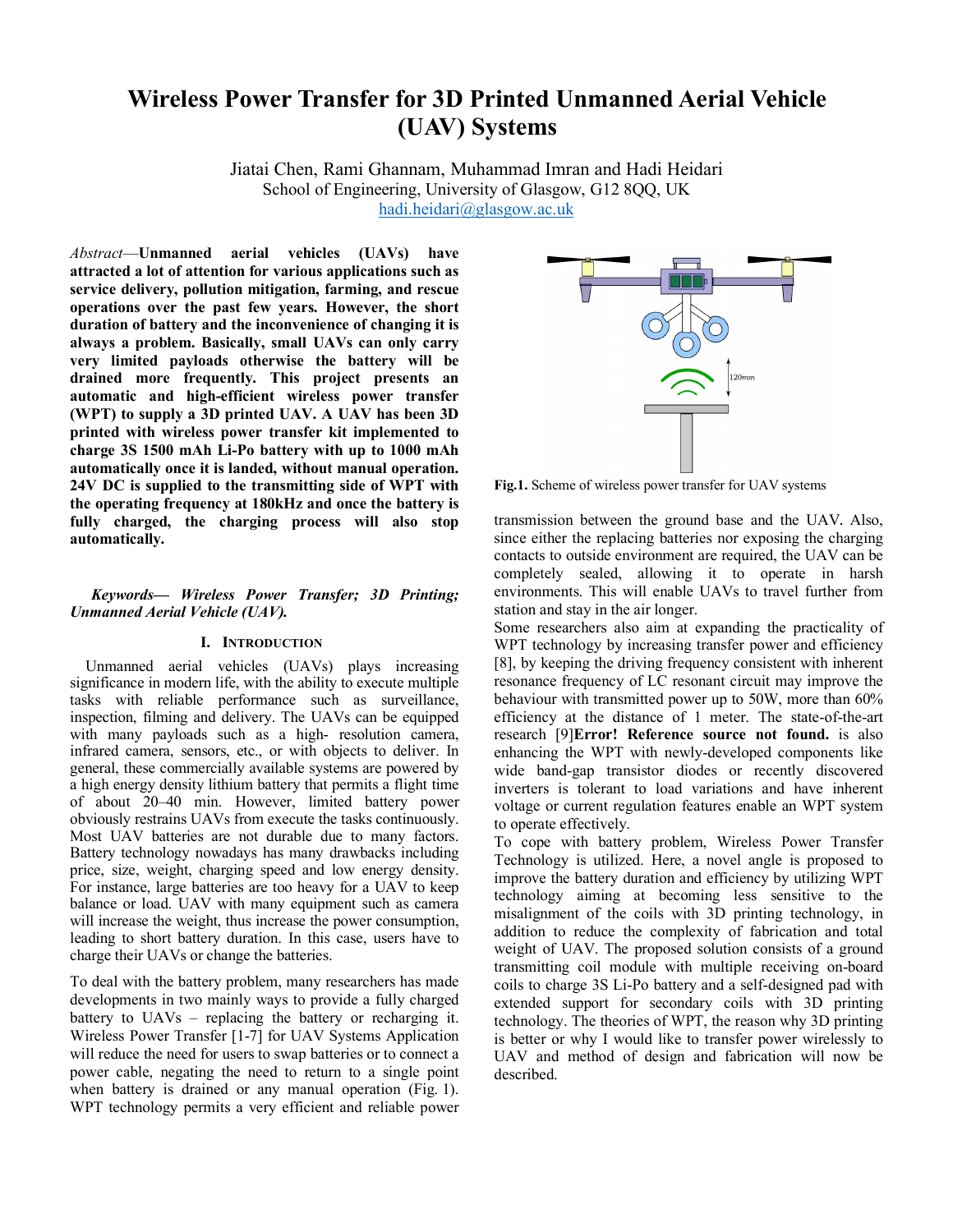### **II. WIRELESS POWER TRANSFER**

Wireless Power Transfer (WPT) is a term defined as transmitting electromagnetic energy through a physical electromagnetic field. [10]

WPT can be categorized into two types, based on power transmission distance, near-field or far-field, as the former one is used in this project. If the transfer distance is longer than the wavelength of electromagnetic wave, it is categorized into farfield technique. Although far-field WPT have transmission range over kilometres, they have disadvantages of directionality and poor efficiency. Also their operational frequency range are typically very high(GHz range). Naturally, near-field WPT refers to the distance of power transfer within the wavelength of the transmitter antenna. With different types of coupling techniques used, near-field WPT can be categorized into four: (1) inductive coupling, (2) magnetic resonant coupling, (3) capacitive coupling, and (4) magneto dynamic coupling. The first one is utilized in this solution.

Inductive coupling is based on a simple principle: A primary coil is connected to a source, driving the varying magnetic field. The primary transmitter coil will induce a voltage across the secondary receiver coil and transfer the power to the load accordingly. This can be utilized to transfer high power with significant efficiency in a very near distance up to several centimetres [11].



**Fig. 2**. WPT system equivalent circuit

Typically, two types of resonant coils are used in WPT: LC resonators and self-resonators. LC resonators has an externally added capacitor while Self type resonate with selfinductance of coil and parasitic capacitance between turns, which has the advantage of low loss but it will be pretty difficult to realize this in low frequencies. LC resonators are more controllable. Using Kirchhoff's voltage law, Eq(1) can be obtained.

$$
Z_{t,r} = R_{t,r} + j\omega L_{t,r} + \frac{1}{j\omega C_{t,r}} \qquad (1)
$$

where  $Z_t$ ,  $Z_r$  are self-inpedances of transmitter and receiver resonators respectively.

If we express the mutual inductance(M) between the primary and secondary coils in terms of coupling coefficient(k) and coil inductances,

$$
M = k \sqrt{L_t L_r} \tag{2}
$$

Where  $L_{t,r}$ ,  $C_{t,r}$ ,  $R_{t,r}$  are inductance capacitance and resistance of the coils respectively. Output power at the load is:

$$
P_{out} = |I_L|^2 R_L \tag{3}
$$

And the power transfer efficiency (PTE) is

$$
PTE = \frac{|I_L|^2 R_L}{|I_L|^2 R_t + |I_L|^2 (R_L + R_r)}
$$
  
\n
$$
I_i = \frac{(R_L + Z_r) V_S}{(Z_t + R_S)(R_L + Z_r) + (\omega M)^2}
$$
  
\n
$$
I_L = \frac{(j\omega M) V_S}{(Z_t + R_S)(R_L + Z_r) + (\omega M)^2}
$$
\n(4)

When in resonance, reactive impedance of the coil turns to zero. Resonance frequencies of the primary and secondary coils becomes.

$$
X_{t,r} = j\omega_{t,r}L_{t,r} + \frac{1}{j\omega_{t,r}C_{t,r}}= 0
$$
\n
$$
\omega_{t,r} = \frac{1}{\sqrt{L_{t,r}C_{t,r}}}
$$
\n(5)

It can be told from Figure 2 that the maximum Power Transfer Efficiency occurs at the resonance frequency (f0) for a two-coil system. In addition, the Efficiency also increases with the coupling coefficient k between the primary and secondary coils.



**Fig. 3**. Power Transfer Efficiency variation with respect to normalized frequency( $f/f0$ ) and coupling coefficient(k).

At resonance condition, the frequency is  $\omega_0 = \frac{1}{\sqrt{L_t C_t}} = \frac{1}{\sqrt{L_t C_t}}$ and the efficiency can be denoted as  $PTE_{\omega_0} = \frac{R_L(\omega_0 M)^2}{((R_t + R_s)(R_L + R_r) + (\omega_0 M)^2)(R_L + R_r)}$ (6)



**Fig. 4**. wireless power transfer module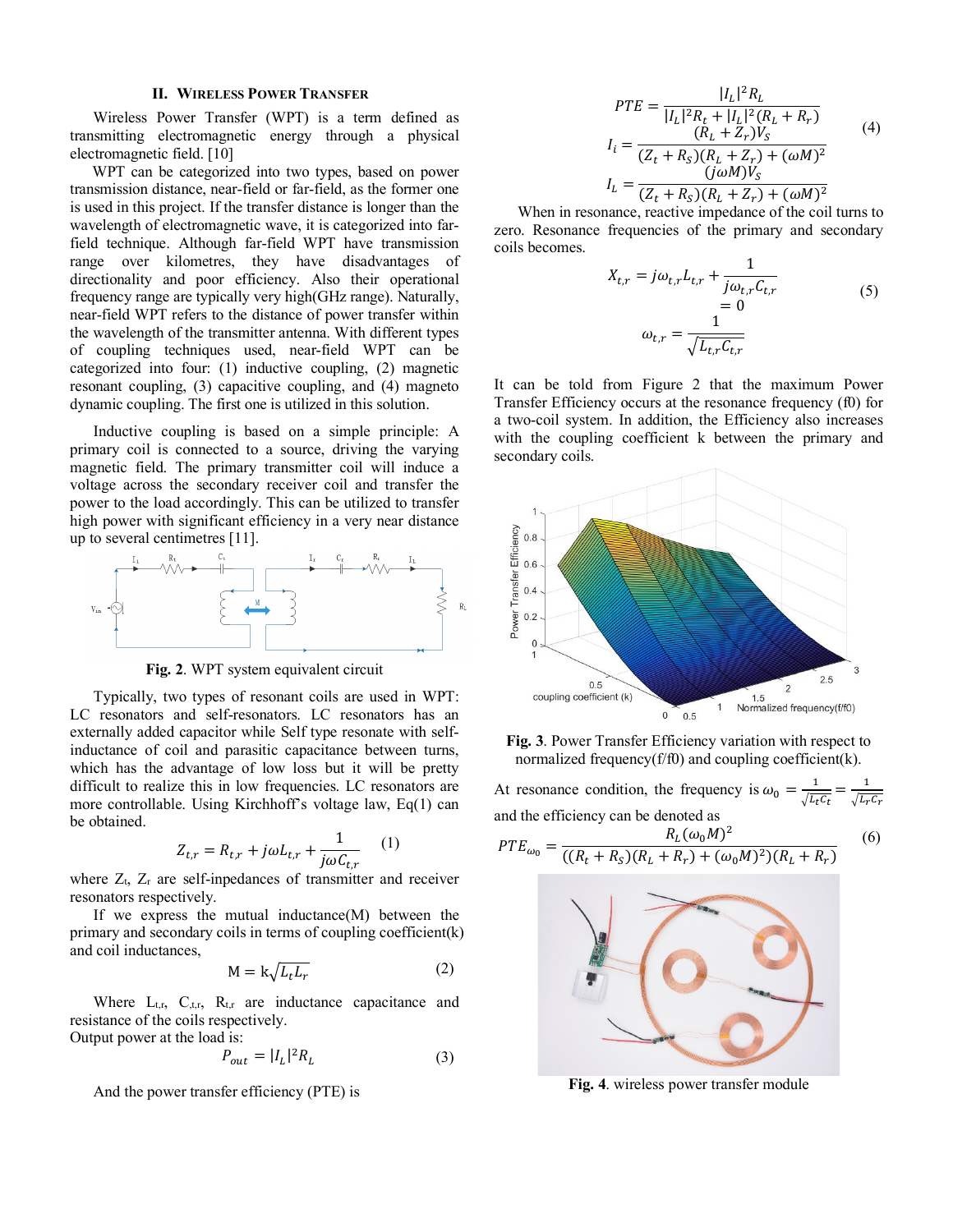#### **III. DESIGN AND FABRICATION**

Wireless power transfer module XKT-801 (Figure 3) is utilized to compose the WPT system, which requires 24V DC input to the transmitting coil module. Within the chip of primary coil module has a inverter to convert the DC signal to AC signal for inductor to generate electromagnetic field to transmit power. At secondary coil side, AC signal needs to convert back to DC for the battery. The embedded rectifier is used to do this job. After rectifying the AC signal to DC, the DC voltage at the receiving end is measured as,

| distance(mm) | Voltage(V) |
|--------------|------------|
| 59.7         | 5.04       |
| 80.9         | 5.05       |
| 82.5         | 5.04       |
| 104.21       | 5.05       |
| 114.9        | 5.04       |
| 129.4        | 4.95       |
| 145.9        | 4.07       |
| 163.4        | 3.26       |
| 185.11       | 2.66       |
| 219.11       | 2.28       |

#### **Table 1. Distance Vs. receiving side output Voltage**





**Fig. 5**. the output voltage versus distance between transmitting and receiving coil.

The output voltage from the Wireless Power Transfer System cannot charge the battery directly. A balance charger is needed to ensure the several-cells-in-series Li-Po battery can be discharged and charged properly.

The basic principle of balance charging is to detect the difference between the voltage of different cells and charge them separately with either large current for low-voltage cells or small current for high-voltage cells. In this case, TP4056 is selected as the battery charging module.

Because we are using the 3s Li-po 1500mAh battery, which is composed of three cells in series. Fig. 6(a) shows the internal connection of the battery. As a result, three TP4056 in series is needed to balance charge this battery. Also, the charging current is changed from the default value of

1000mAh to 520mAh by changing R3 with a resistor of 2.3kΩ. This is because the greater normal charging current does not bring better charging result or may even do harm to the Li-Po battery.



**Fig. 6**. (left). Internal connection of 3S Li-Po battery. (right) Configuration of WPT System with battery charging module.

The required input of the TP4056 module is 5V DC, which is another important reason why this module is chosen--- the output from the receiving coil module of Wireless Power Transfer System is exactly 5V within the operating distance of 12cm, according to Table 1. As shown in Fig. 6(b), three receiving coils are utilized to provide 5V DC input for three TP4056 separately. This configuration will balance charge three cells of the 3S Li-Po battery. After several experiments, the TP4056 will monitor the voltage of cells and change the charging current accordingly.

In a previous work [12], the on-board coil has been placed on the landing skid. Such a solution permits an enhancement of the system performance due to the increase of the coupling factor between the coils by reducing the vertical air gap between the transmitting and receiving coils. However, it requires high accuracy of alignment. Its main drawback is the poor robustness to the misalignment condition because of the small dimension of the receiving coil. This problem maybe pretty critical as landing precision is relatively hard to control in UAV applications since it depends much on the landing algorithm or environment or landing assistance system.

Additionally, in order to ensure the proper transmission of energy and the stability of electromagnetic field, there must be no metal in the vertical space of the receiving coil, which obviously include most of the components on the UAV, like the battery, power distribution board or flight control.

In the proposed new configuration, the receiving coil is placed on an extended support from the board. Accurate landing is no longer necessary as long as the receiving coil is in the vertical space of the primary coil. This should significantly reduce the complexity of landing algorithm or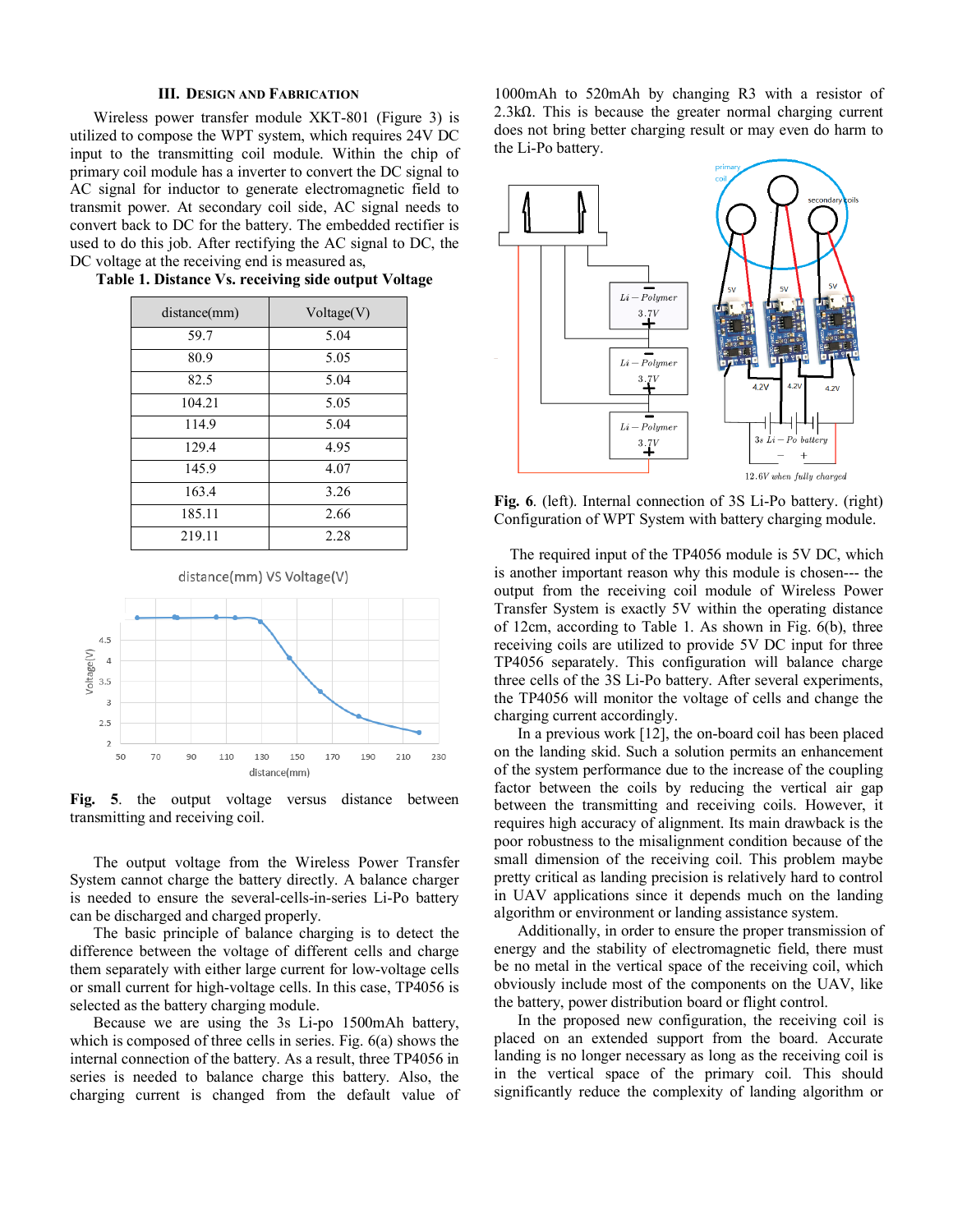stringent requirement of landing point as well as reduce the effect of metal components on power transmission.

3D printing technology is utilized to build the extended support. 3D Printing allows makers to manufacture personalized products according to an individual's needs and requirements. This increases the feasibility of making customized UAVs. Any specific part of a store-bought UAV can also be tailored to suit personal needs. As a WPT system is required to be mounted onto the UAV, there was a slight modification to the stl file and managed to build an extended support for the receiving coils, as shown in Fig. 7. In this case, there is no need to find an alternative stick, drill a hole on the board and connect them with screws. Obviously using 3D printing technology saves plenty of time in manufacturing.



**Fig. 7**. original file and modified file with extended support for receiving coils.

# **IV. EXPERIMENTAL RESULTS**

A UAV based on 3D-Printed frame is fabricated and implemented with the WPT system to test the behaviour of wireless power transfer and battery charging. First, the UAV is manually operated, until it flies near the transmitting coil module on the ground, connected to 24V DC source. When the UAV approaches the transmitting coil, the LED on battery charging module showing the battery starts to be charged. After landing at the ground for charging, the UAV is then started again. When UAV leaves the operating distance of the WPT system, the LED goes blue and the battery charging is cut-off.

According to experiments, a distance up to 12cm is within the efficient operating zone for the wireless power transfer system. When primary coils on the ground and the on-board receiving coils are separated beyond this distance, charging process will stop. When transmitter and receivers are close enough to the effective range again, charging process will start. It can be seen from the Fig. 8 that the Li-Po battery is connected to the battery charging module. The red LED shows the battery is being charged. From the zoom-in part of DC power source, the input power is 2.76W. If the voltage of cells is lower than 4.2V, battery charging module TP4056 will charge battery with set current according to Rx (Section 4.2). When the battery voltage is approaching the limit value of battery charging module, the LED will turn blue and charging current will turn to zero, thus cut off the charging.



**Fig. 8**. Experiment result.

## **V. CONCLUSION**

In this paper, a UAV and a Wireless Power Transfer System is fabricated and applied to it to fulfil the purpose of charging the UAV without manual operation or cable connection. The basic theories of WPT and analysis based on numerical methods are also introduced to make decision on components selection, designing, and utilization. 3D printing technology has been utilized to improve the behaviour the UAV while not impairing the strength of material and also reduce the complexity of fabrication, which is meaningful in mass production or individual application.

This proposed solution is also significant in providing a possibility to build an autonomous system [13-17]. It is based on WPT System on UAV application that UAV with routine mission like surveillance, monitoring or couriers can finish their job and return to charging station when battery is drained. After a short time of charging, UAVs can repeat the mission again, while the whole process is manual-operation-free. This may greatly reduce the cost of labour and more workers can put in meaningful jobs instead of connecting UAVs to power cables.

#### References

- [1] Covic, G.A.; Boys, J.T. Inductive power transfer. Proc. IEEE 2013, 101, 1276–1289.
- [2] Shinohara, N. Power without wires. IEEE Microw. Mag. 2011, 11, 64–73.
- [3] Campi, T.; Cruciani, S.; Maradei, F.; Feliziani, M. Near Field reduction in a Wireless Power Transfer System using LCC compensation. IEEE Trans. Electromagn. Compat. 2017, 59, 686–694.
- [4] Campi, T.; Cruciani, S.; De Santis, V.; Feliziani, M. EMF safety and thermal aspects in a pacemaker equipped with a wireless power transfer system working at low frequency. EEE Trans. Microw. Theory Tech. 2016, 64, 375–382.
- [5] Jawad, A.M.; Nordin, R.; Gharghan, S.K.; Jawad, H.M.; Ismail, M. Opportunities and Challenges for Near-Field Wireless Power Transfer: A Review. Energies 2017, 10, 1022.